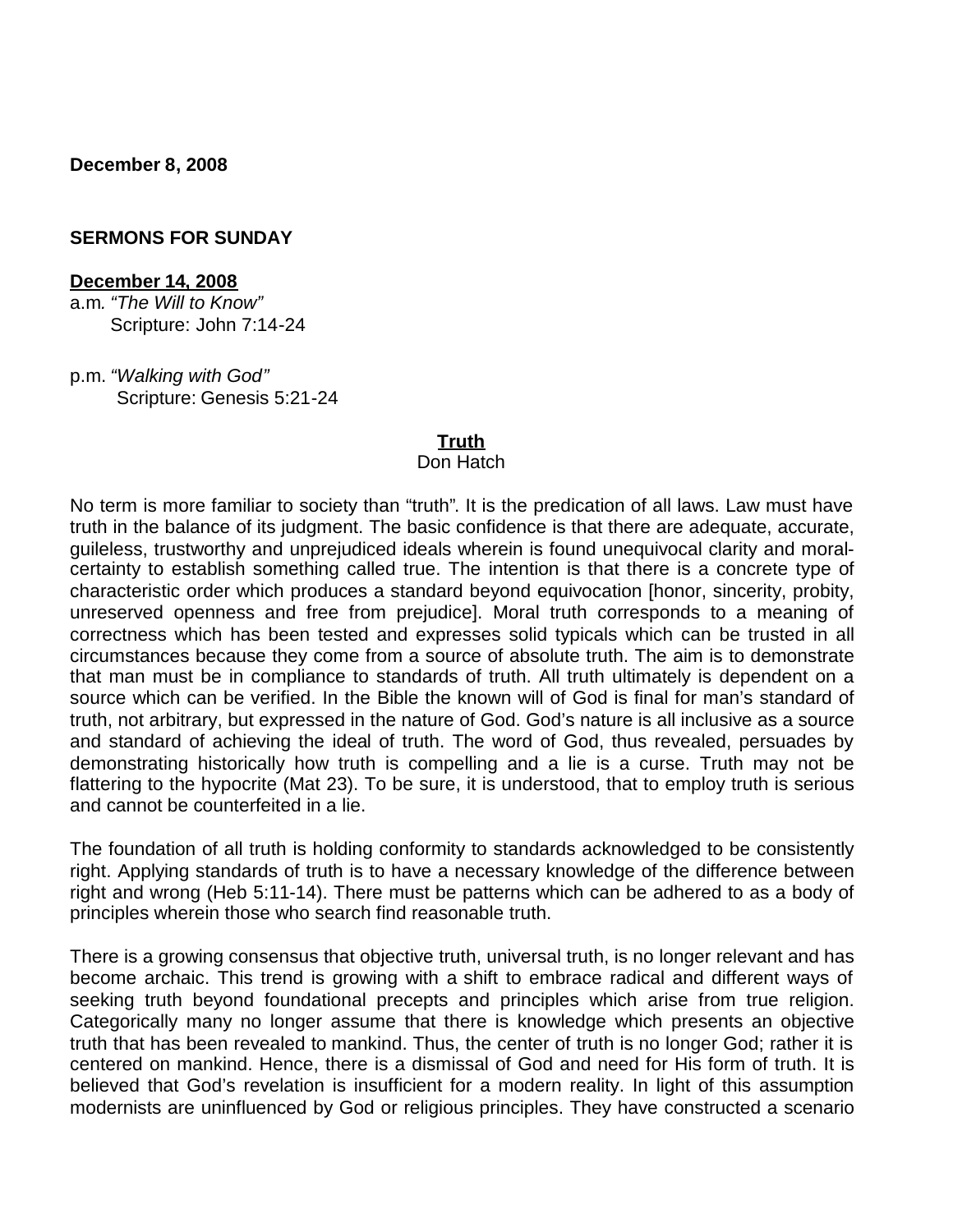which makes technology "god". Since technology is the result of human knowledge it is considered the final source of truth. This has produced an illusion that man will ultimately be free of social bondage to practice whatsoever is desired or designed. Fundamentally this view has a broken underpinning, resulting in increasing apprehension as to whether the solution for current ills will ever be found at all. The unsavory implication is that Christianity is no longer able to assert a legitimate and exclusive claim on salvation.

In spite of such modern foolishness there is still truth from God which is relative and sound. The scriptures are tormented, tested and tried but remain the element where mankind will find the quality of life which brings them freedom from all social ills. The ground of confidence must be the Bible. It has withstood all tests and gives an explicit pledge of being the truth (Jn 8:32; 17:17; Eph 1:3-14). Jesus Christ proved beyond a shadow of a doubt that He is the way, the truth and the life (Jn 14:1-5). Jesus lived, performed miracles, preached truth, died on a Roman cross outside the walls of Jerusalem, was buried in a borrowed tomb, arose on the third day, seen by witnesses, ascended into heaven and sits at the right-hand of God the Father (1 Cor 15:1-58). The evidence is overwhelming. This truth underpins all other truth revealed by God. The resurrection proved Jesus was the Son of God (Rom 1:1-5). God proved Jesus was His Son by signs, wonders and manifold gifts of the Holy Spirit (Heb 2:1-5; Acts 2:22). Christianity is not at a disadvantage. Historical proof is on our side.

Man is obligated to God to respond to truth and all its demands. Truthfulness battles against lies. Lies are intentional violations of truth which degenerate man and offer nothing good in return. The scriptures condemn a lie and God cannot lie (Heb 6:8). There is now a radical hermeneutic which no longer seeks to uphold the truth but is deconstructive wherein they make up their own "truth" alleging that human reasoning can fully understand the Bible. Such is a lie. God gave us the Bible in a detailed manner that we might know the truth to set us free from sin and damnation. The Bible is not one of many alternatives to truths. It is claimed to be the only truth about God, man, sin and salvation. Salvation is found in none other than Jesus Christ of Nazareth (Acts 4:12).

The Bible states that Jesus Christ came to assure all of God's truth. Jesus was the embodiment of truth (Jn 1:17). The Bible does not present Jesus as one of many forms of salvation. Rather, He is the only legitimate one to offer salvation based upon the truth of the gospel (Eph 1:13). As unpopular as this may be with the modernist the Bible still claims and remains the truth. The Bible has never been destroyed by the attacks of men. It is a standard to which all can appeal and nothing of man's creation has equaled it. Let God be found true, that His words might prevail when He comes into judgment (Rom 3:4).

### **FAMILY CARE**

#### **A Message from Our Shepherds**

We extend our thanks to Brother Hatch for his sermon Sunday Morning (Luke 13:22-30). God's understanding is infinite (Ps. 147:5). It is impossible to hide from God's presence, and it is impossible to keep any secret from God (Eccl. 12:14).

The Bible says that God knows: 1) the number of stars in the heavens and can call them all by their names (Ps.147:4), 2) the birds of the mountains and beasts of the field (Ps. 50:11), 3) when a bird falls to the ground (Matt. 6:26; 10:29), 4) the number of hairs on each ones head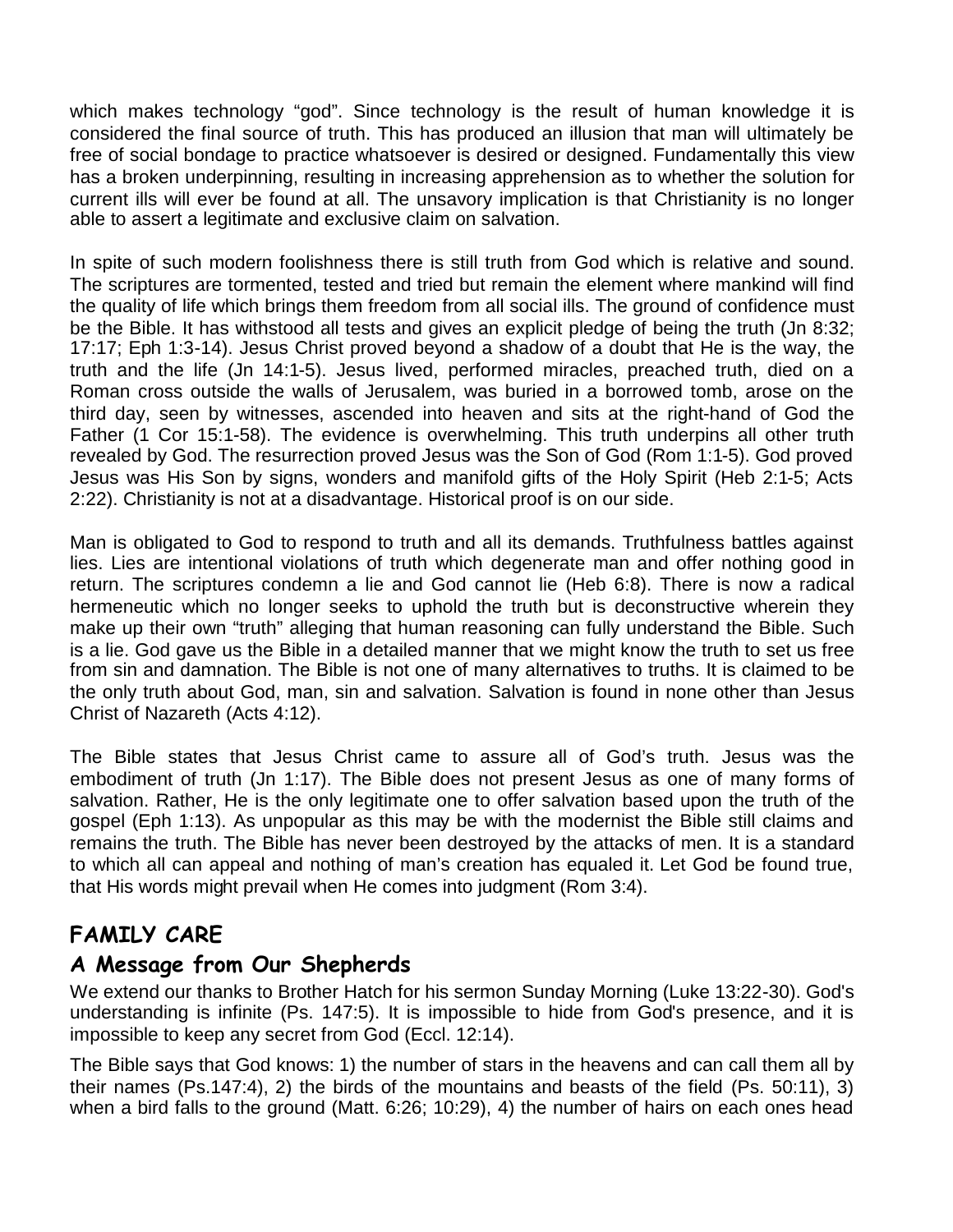(Matt. 10:30), 5) all men and their deeds, even the secret things (Heb. 4:12); Eccl. 12:13-14), 6) the hearts of men (Ezek. 11:5; Jer. 17:10), 7) the future of men and events (Acts 2:23; 1 Pet. 1:19-20; Eph. 3:10-11).

This list does not begin to cover everything the Bible says about God's infinite knowledge, but the above should be sufficient for us to understand and come to the conclusion of what it means to us.

What it says and means to us is that God knows all about our sins, even the secret thoughts of our minds which no one else knows. It should alert us that we must strive to be pure and righteous. It also tells us that God will not make mistakes in His judgments of us, and neither will we be overlooked or forgotten. It is fearful that God knows us so completely (Heb. 10:31). It should be comforting to us knowing that God knows our sins, and He also knows our hearts, and whether we are striving to serve Him.

"But if we walk in the light, as he is in the light, we have fellowship one with another, and the blood of Jesus Christ his Son cleanseth us from all sin. If we say that we have no sin, we deceive ourselves, and the truth is not in us. If we confess our sins, he is faithful and just to forgive us our sins, and to cleanse us from all unrighteousness. If we say that we have not sinned, we make him a liar, and his word is not in us". (1 Jn 1:7-10). "And we know that all things work together for good to them that love God, to them who are the called according to his purpose". (Rom. 8:28).

Let's keep praying for our sick, shut-ins and those not regularly attending because of indifference. Have a great week serving God and doing his will!

~ Dean Webb

# **SOWING THE SEED OF THE KINGDOM OF HEAVEN IN 2008**

#### **Committed**

"Commit thy way unto the Lord; trust also in him, and he shall bring it to pass." (Ps 37:5)

Frustration comes as we battle with evil forces. The pain and pressure is real and it will take its toll. The Lord will destroy the plans of the wicked, but while those plans are active they cause concern (Ps 33:10). We must maintain trust in the Lord and commit our lives to Him if we are to be victorious.

There is a link between the Savior's mind, heart and the routine of a Christian who has given his life over to God. Be confident that God has begun a good work and will perform it until the day of Jesus Christ (Phil 1:6). Working out our own salvation with fear and trembling builds integrity. God works in us His will and we must be focused on the work of the Kingdom. "Brethren, I count not myself yet to have laid hold: but one thing I do, forgetting the things which are behind, and stretching forward to the things which are before, I press on toward the goal unto the prize of the high calling of God in Christ Jesus (Phil 3:13, 14).

God's promise of aiding us is conditioned on our being committed, faithfully obedient and following His sovereign will.

~ Don Hatch; article to appear in the December 11, 2008 issue of the Dallas Morning News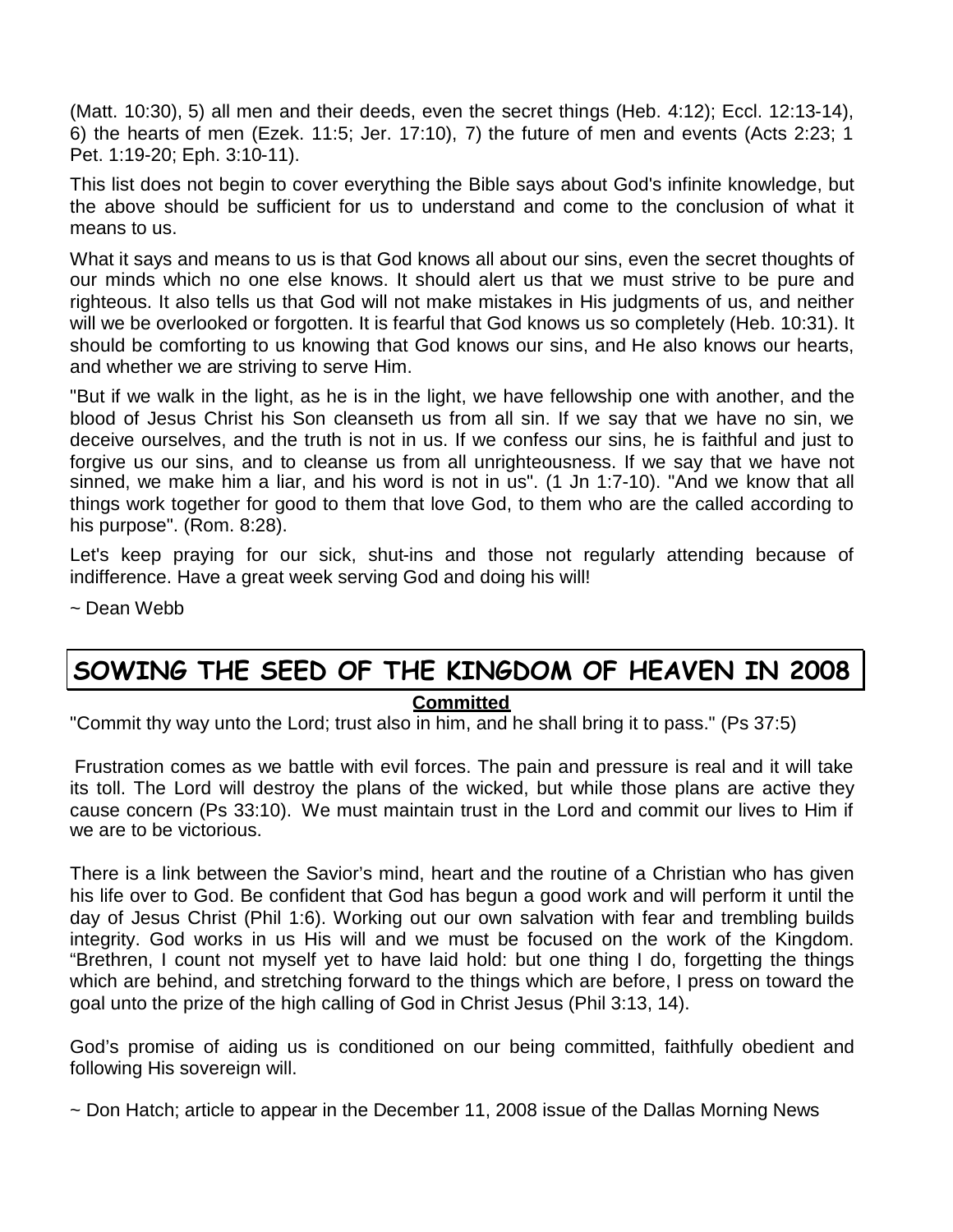

Jesus, friend of sinners, be a friend to me; I am weak and weary; let me lean on Thee.

Jesus, perfect teacher, help me learn Thy ways, Guide my feeble footsteps to Thy holy praise.

Jesus, loving shepherd, guard my wand'ring soul, May I follow meekly under Thy control.

Jesus, foe of evil, help me win the fight; May Thy weapons conquer all that hates the right.

Jesus, Lord of Glory, hear this earnest plea: After life's brief story, take me home to Thee.

~ Norman Gipson

#### **GREETER ASSIGNMENTS**

#### **Sunday, December 14, 2008**

*Front foyer:* Henry & Frances Seidmeyer; Jamie & Megan Little

*Back foyer:* Bill & Linda Matthews

#### **Sunday, December 21, 2008**

*Front foyer:* Robert & Cathy Taylor; Brandon & Kenica Thomason

*Back foyer:* Ilene Ashworth; Carol Swinney

## **Family News:**

#### **MISSION PRINTING**

Mission Printing will meet **Sunday** at 4:00 p.m. in the Jr. Auditorium.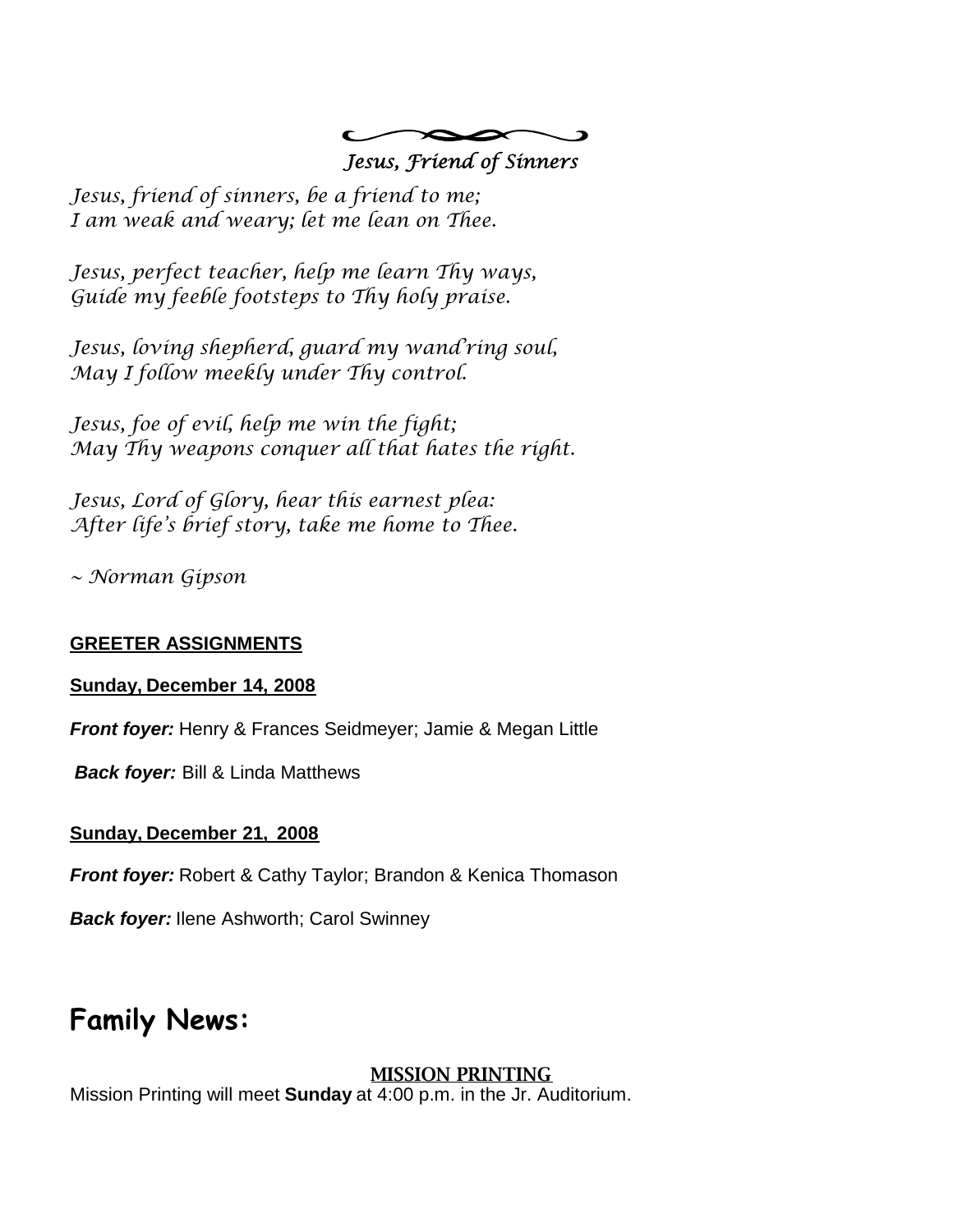#### **MENS' GATHERING/DEVOTIONAL**

The **Monday morning** gathering will meet at 6:00 a.m. in the Annex.

#### **SINGING SESSION**

The Sunday afternoon singing session will be held at **5:15 p.m.** in room #116.

#### **LADIES**

The Tuesday morning Ladies' Bible Class will meet on **December 16th at 9:30** a.m. in the Annex.

#### **WEDDING BELLS**

Melody Williams (frequent visitor) will marry Marc Hubbell this Saturday, December 13<sup>th</sup> at the Central Church of Christ in West Plains, MO.

#### **IN APPRECIATION**

To My Beltline Family: I personally appreciate all of the calls, prayers and visits made by my caring brothers and sisters at Beltline, regarding the successful heart surgery of my son-in-law, Wayne Ruyle, and also LeAnne Calvano, my daughter's successful gallbladder surgery. The Beltline family is indeed a loving and caring group and has seen me and my family through a lot of difficult times, but above all our Heavenly Father has been the Great Overseer and touched our lives and healed our infirmities with His Great Mercy. We are humbled. In His Love, Ilene Ashworth and family.

#### **GRADUATIONS**

Jessica Alonzo, Samantha Harvey, & Kenica Thomason will all be graduating from either college or trade school on **December 13th**. We're so proud of you; good luck in your new ventures!

#### **WITH SYMPATHY**

**Barbara Coop** (former member) passed away on Wednesday. A memorial took place this morning (12/8) at the Kaufman Church of Christ.

**Hollis Jones** (Dana Hodgkins & Jerry Grantham's uncle) passed away Thursday evening; services will be held in Kansas today (12/8).

#### **PRAYER CONCERNS**

**∙Melissa Beverly** has been down with pneumonia.

**∙Bob Bingham** has been given 3 options of treatment to think about.

**∙The Heads**: Harold, Dona, & Anna have all been sick with upper respiratory & pneumonia problems.

**∙Joy Webb** had knee surgery last Thursday & is doing very well.

**∙Johnny Bowman** (Nancy Pond's brother) has a staph infection.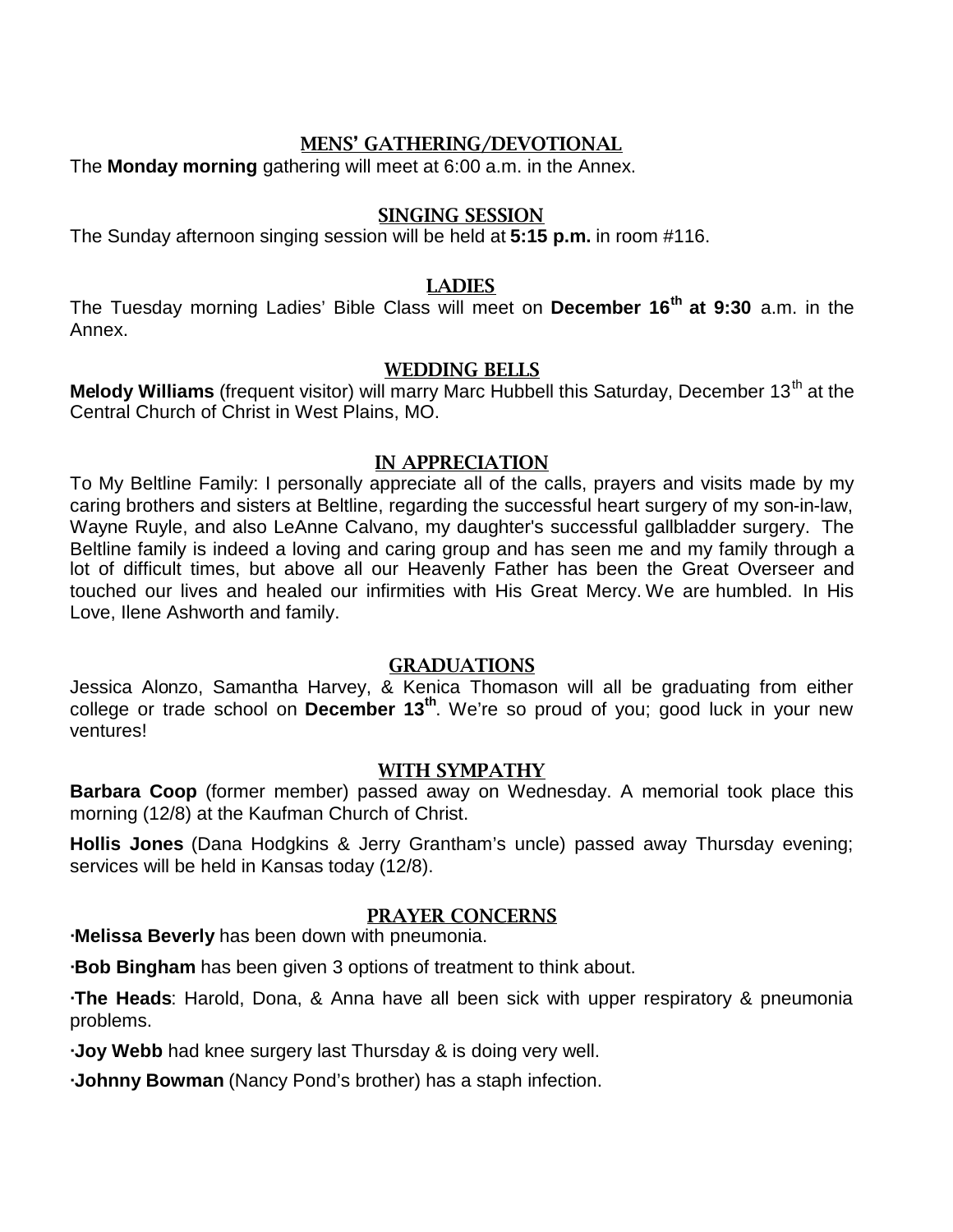**∙Judy Bowman** (Nancy Pond's sister-in-law) has a large abdominal hernia & is working with her insurance company to get surgery approved; she's been denied twice so far.

**∙LeAnne Calvano** (Ilene Ashworth's daughter) underwent successful gall bladder surgery last week.

**∙Glen Elmore** (elderly father of a friend of Garl Latham) fell & broke his hip & also underwent surgery last week,

**∙Jason McCullough** (friend of the Garrison's) passed away from a brain tumor.

**∙Don Morgan** (Gwen Bingham's son) is better from the pneumonia, but still suffers with TIA's.

**∙George Ryon** (Ann's son) is now in room #405.

**∙Linda Woodruff** (the Webb's neighbor) is suffering with congestive heart failure & will either have quadruple bypass surgery or will need a transplant.

Continue to remember those who are recuperating or suffering with long-term illnesses, including: Fauna Garrett, Billie Gilliam, Don & Judy Hancock, Jack & Frances LaFerney, Garldean Latham, Tom Prince, Thomas West, Brad Anderson (Bill Paschall's friend), Frank Garrett (Fauna's husband), Percy Henry (Hank's brother), Todd Jonas (Charlene Carroll's grandson), Willie Lawson (Shellie Pearce's dad), Mildred Pennington (the Gilliam's sister-inlaw), Chelsea Sutton (the Garrison's granddaughter), & our shut-ins.

#### **CALENDAR OF EVENTS**

#### **Be sure and mark your calendar -**

- Dec 14: Singing session in room #116 at 5:15 p.m.
- · Dec 16: Ladies' Bible Class at 9:30 a.m. in the Annex

#### **NURSERY ATTENDANTS**

#### **Sunday morning:**

· Shellie Pearce

#### **Sunday evening:**

· Betty Ruckman

#### **DEC. LORD'S TABLE/MORNING SUNDAY A.M. PRAYERS**

| <b>Front Table</b> | <b>Rear Table</b> |  |  |
|--------------------|-------------------|--|--|
| · Mike Batot       | JC Ross           |  |  |
| · Glen Kelly       | · Robert Taylor   |  |  |
| · Thomas Rathbun   | · Max Melton      |  |  |
| · James Gilliam    | · Keith Vaughn    |  |  |
| · Bill Matthews    | · Bobby Bowen     |  |  |
| $\cdot$ Ty Harvey  | · Jeremy Hardegre |  |  |
| · Grady Fowler     | · Virgil LaFerney |  |  |
| · Brandon Howard   | · Derroll Allen   |  |  |
|                    |                   |  |  |
|                    |                   |  |  |

- **From The Table** Dean Webb
- $\cdot$  John Maver
- $\cdot$  Brandon Thomason

#### **SCRIPTURE READING**

**Ty Harvey** eremy John 7:14-24